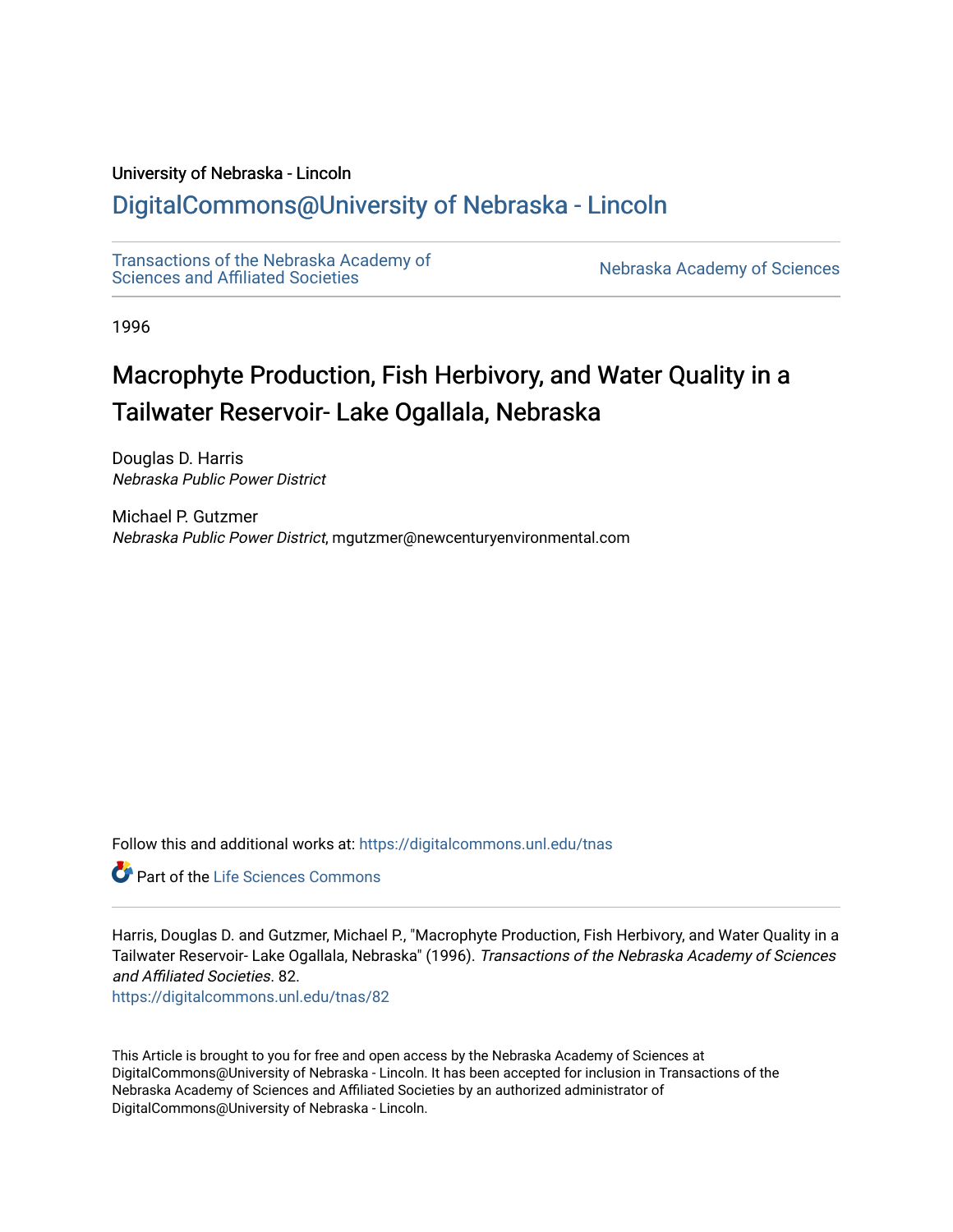### MACROPHYTE PRODUCTION, FISH HERBIVORY, AND WATER QUALITY

#### IN A TAILWATER RESERVOIR-LAKE OGALLALA, NEBRASKA

**Douglas D. Harris** and

Michael P. Gutzmer

Gerald Gentleman Station Nebraska Public Power District P.O. Box 68, Sutherland, Nebraska 69165

# Nebraska Public Power District 1414 15th St. Columbus, Nebraska 68601

low in turbidity and dissolved oxygen, and high in

#### *ABSTRACT*

Nebraska Public Power District (NPPD) began monitoring aquatic-macrophyte production in Lake Ogallala, Nebraska, in 1989 because the lake provides cooling water for a coal-fired electricity generating facility-Gerald Gentleman Station (GGS). Large mats of macrophytes in the cooling water caused several trips of the generating units at GGS, at considerable cost to NPPD. The plants also support macroinvertebrates that supply food for the trout fishery in and downstream of the lake. *Ceratophyllum demersum, Potamogeton* spp., *Myriophyllum sibiricum,* and *Zannichellia palustris* were the most commonly observed plants. In the early 1990s, macrophyte production declined to very low levels. Fresh-weight biomass averaged 6887  $g/m^2$  in 1989 and declined to 20  $g/m^2$  in 1995. June-July water temperatures also varied, increasing slightly through 1992, then decreasing 3°C through 1995. Fish activity in areas noted for previous high macrophyte production was suggested as a cause of decreased macrophyte production. A fish-exclosure study in 1994 and 1995 showed that herbivory and sediment-disturbance (probably by carp and white suckers) is partly responsible for the macrophyte decline, but productivity in the protected areas did not return to the high levels observed in the late 1980s.

t t t

Lake Ogallala is a small reservoir immediately downstream from Kingsley Dam on the North Platte River (Fig. 1). The lake currently has a maximum surface area of 263 ha (650 ac) at an elevation of 953 m; the main arm has an average depth of 7.8 m and the diversion pond averages 2.2 m. The dam, built in the 1930s, created a much larger reservoir behind it, Lake McConaughy. In the early 1980s, the 50-megawatt Kingsley Hydropower Plant (Kingsley Hydro) was constructed at the base of the dam, altering the waterrelease regime from Lake McConaughy into Lake Ogallala. The releases now are usually of hypolimnetic water and, as a result, are cooler than surface waters,

nutrients during periods of stratification each summer. As a result, Lake Ogallala provides a unique cold-water environment for salmonid fish, aquatic plants, and other aquatic life, and a put-grow-take rainbow trout fishery has been established. The anoxic water from Lake McConaughy provides cool, nutrient-rich water essential for primary production. Water from the diversion pond flows into the North Platte River and the Sutherland Supply Canal.

Aquatic macrophytes and algae originally grew extensively in Lake Ogallala and the upper reaches of the Supply Canal, to a point where the Korty Supply Canal enters. NPPD's major concern is that free-floating mats of vegetation, at certain times of the year, create operational problems by clogging the screens at the GGS cooling-water intake and can cause "trips" of the generating units, the power plant then being automatically out of service because of high differential water levels caused by vegetation accumulated on the trash bars and traveling screens. These trips are very costly and create major operational problems.

Lake Ogallala and the Supply Canal contain various submersed, floating, and emergent aquatic plants (Table 1). It is generally known that several factors limit the diversity and abundance of aquatic macrophytes: light quality and quantity, temperature, hydrostatic pressure, water currents and turbulence, sediments, and nutrient and inorganic carbon availability (Symoens, 1989). Standing crops or production of various species of aquatic macrophytes differ greatly. Submersed, floating-leaved, and floating plants are usually less productive than emergent plants when the same body of water is considered or if data are averaged for several species in a group (Wood, 1975). Generalizations about the production of individual species are difficult because standing crops of a species may differ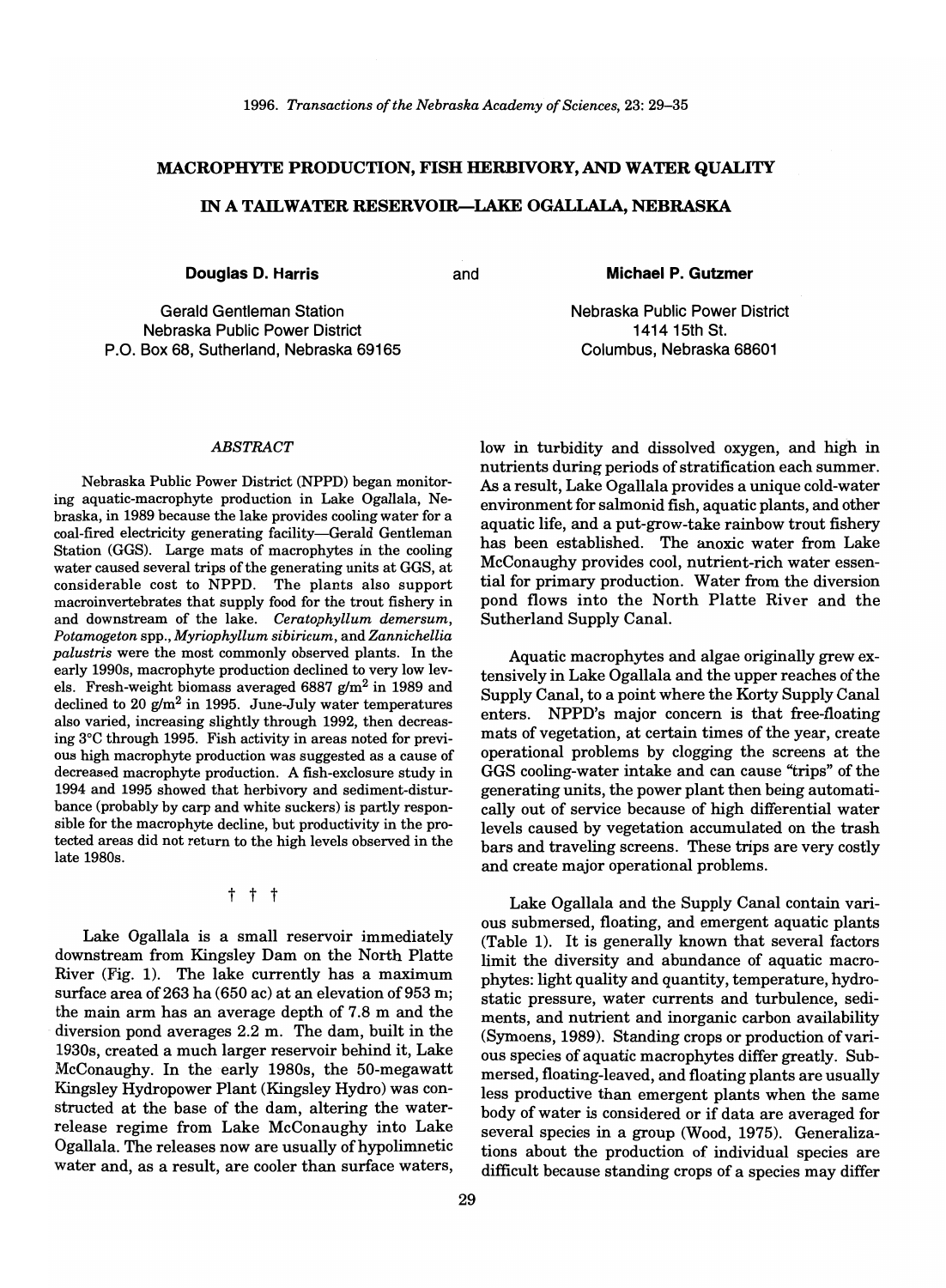

Figure 1. Lake Ogallala with the locations of routine monitoring transects, plots and fish exclosures indicated.

greatly between sites (Hutchinson, 1975). Data for net production are usually reported in terms of dry matter, ash-free dry matter, carbon, or energy equivalents. For purposes of simplicity and to expand a limited database, our study focussed on fresh-weight analysis. In the literature, standing crops are reported to vary from 5 to 2,000  $g/m^2$  but the figures expressed for wet- or fresh-weight would be much higher. Littoral sediments of running waters are sorted by water movements into particle-size gradients. The geomorphology of the drainage basin influences particle placement and size. In most habitats conducive to aquatic vegetation, the sediments contain appreciable organic matter.

Recent fish surveys conducted by the Nebraska Game and Parks Commission show large populations of carp (Cyprinus carpio) and white suckers (Catastomus sp.) in Lake Ogallala (Madsen, 1995). Visual evidence of fish herbivory on submerged macrophytes suggest the fish to be a potential cause of declines in macrophyte production.

The initial objective of this study was to monitor macrophyte production to predict operational problems at GGS. A second objective was to determine the role the large populations of carp and white suckers had in macrophyte decline. Evidence of fish activity (visual sighting and presence of "craters") in areas previously noted for high macrophyte production led to formulation of the hypothesis that sediment disturbance and herbivory by carp and/or white suckers were the causes of decreased macrophyte production. Renovation of the lake is scheduled for October, 1996, in an attempt to reduce the large populations of these rough fish.

#### **METHODS**

Several transects were established across the diversion pond of Lake Ogallala in 1989 to begin annual monitoring of macrophyte production (Fig. 1). Along these transects, several  $0.25 \text{--} m^2$  plots were sampled with a modified Osborne Sampler to estimate biomass production. A specially constructed vegetation cutter (serrated blade on a 3-m conduit pipe) was used to cut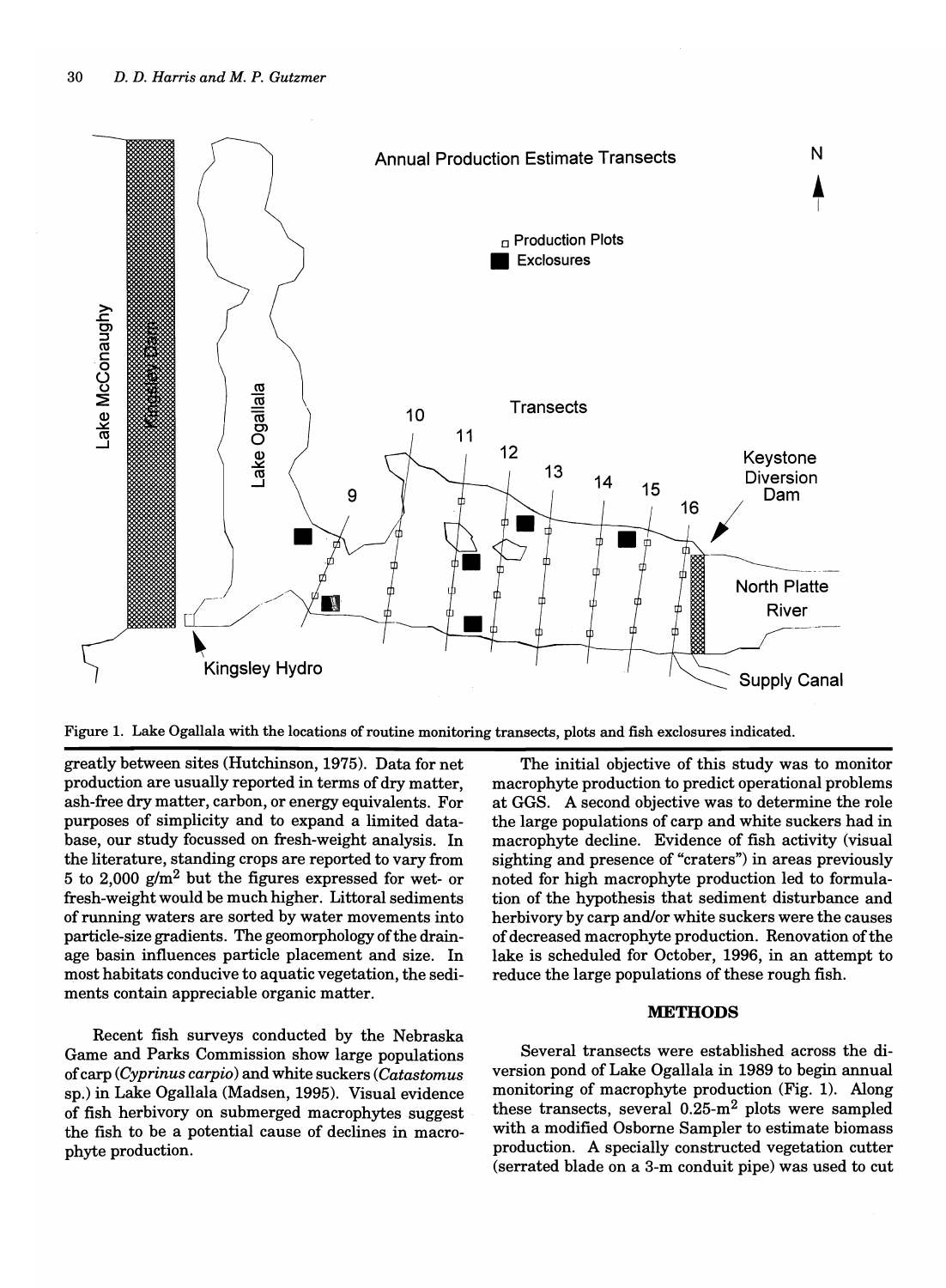|                         | 1989        | 1990        | 1991        | 1992        | 1993        | 1994 | 1995        |
|-------------------------|-------------|-------------|-------------|-------------|-------------|------|-------------|
| Macrophytes             |             |             |             |             |             |      |             |
| Ceratophyllum demersum  | $\mathbf x$ | X           | X           |             |             |      |             |
| Myriophyllum sibiricum  | $\mathbf x$ | X           | X           |             |             |      |             |
| Potamogeton crispus     | $\mathbf x$ | $\mathbf x$ |             |             |             |      |             |
| Potamogeton filiformis  |             | $\mathbf x$ | X           |             | X           | X    |             |
| Potamogeton foliosus    |             |             | X           | X           |             |      |             |
| Potamogeton pusillus    | $\mathbf x$ | $\mathbf x$ | $\mathbf x$ | $\mathbf x$ | $\mathbf x$ | X    | $\mathbf x$ |
| Ranunculus longirostris | $\mathbf x$ |             |             |             |             |      |             |
| Zannichellia palustris  | $\mathbf x$ | $\mathbf x$ | $\mathbf x$ | X           | X           |      | X           |
| Macrophytic algae       |             |             |             |             |             |      |             |
| Chara sp.               | $\mathbf x$ | X           | X           |             |             |      |             |
| Other algae             | X           | X           | X           |             |             |      |             |

Table 1. Submergent macrophytes sampled 1989-1995 from Lake Ogallala.

the plants at their base. This sampler (Fig. 2) was unique in that it was manually lowered from the side of a boat into 1-2 m of water. Because the pond was mostly that depth, the sampler was very effective in vegetation extractions. Estimates were made at least once annually through 1995.

The vegetation, once trimmed, was drained and placed in a graduated bucket and weighed as fresh weight to the nearest gram. Total weights were recorded and percent composition by species estimated (Table 2). Visual estimation was used to determine percent species composition of vegetative cover in each sample. The samples were averaged to produce an estimate of macrophyte production in the lower pond of the lake for each sample date. The same observer made all observations in all years.

Determination of the extent to which herbivory by white suckers and carp was limiting macrophyte production was done through a series of fish exclosures. These allowed paired comparisons of vegetation biomass production in grazed and ungrazed areas and provided information about what macrophyte production could be expected following the planned renovation of the lake. The monitoring program identified substantial declines in macrophyte production in the early 1990s.

Five exclosures were installed in 1994 and six in 1995, early in the spring before macrophyte growth. Three of the five 1994 exclosures were placed in shallow water so they became periodically dewatered as the water level fluctuated; these three were excluded from the final analyses to avoid bias caused by dewatering effects. Several exclosures were placed along the south shoreline of the diversion pond because of easy access to that area (Fig. 1). However, some exclosures were placed along the north shoreline and near the islands



Figure 2. Modified version of the Osborne Sampler used for submergent macrophyte sampling in Lake Ogallala, Nebraska.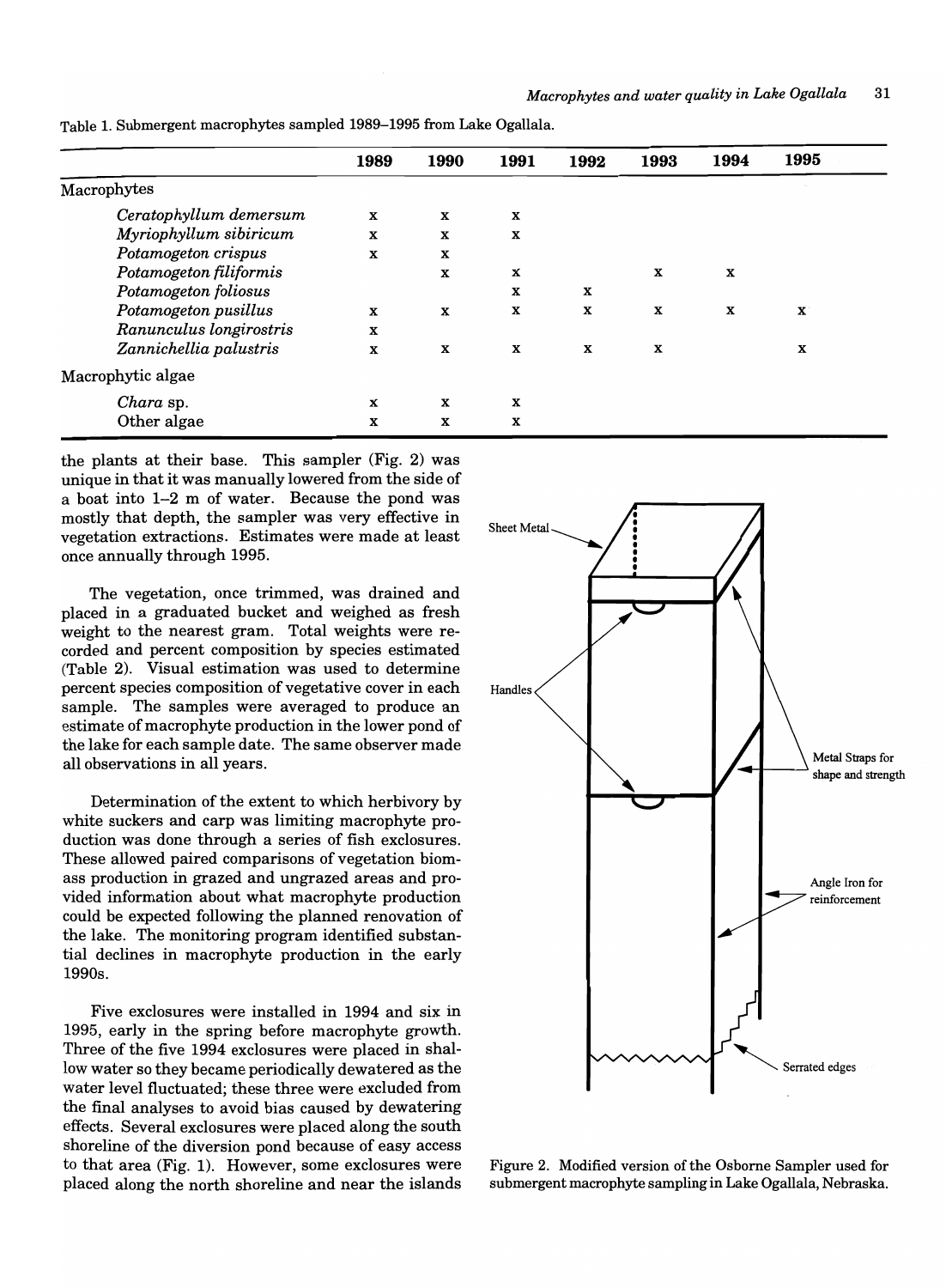|       | Table 2. Fresh weight of submergent macrophytes from Lake Ogallala 1989–1995, expressed as average g/0.25m <sup>2</sup> production |  |  |  |
|-------|------------------------------------------------------------------------------------------------------------------------------------|--|--|--|
| plot. |                                                                                                                                    |  |  |  |

|         | <b>Species</b> |          |          |                  |                  |        |          |              |                  |
|---------|----------------|----------|----------|------------------|------------------|--------|----------|--------------|------------------|
| Date    | C. d.          | P. p.    | P. c.    | Z. p.            | M. s.            | Alg.   | Misc.    | <b>Total</b> | g/m <sup>3</sup> |
| 7/19/89 | 319            | 670      | 1        | 0                | 33               | 469    | $\bf{0}$ | 1492         | 5698             |
| 8/15/89 | 1134           | 259      | 0        | 0                | 153              | 330    | 227      | 2103         | 8412             |
| 8/30/89 | 1213           | 399      | 4        | 3                | 133              | 255    | 10       | 2017         | 8068             |
| 9/13/89 | 1035           | 349      | 0        | 23               | 126              | 329    | 167      | 2029         | 8116             |
| 9/27/89 | 349            | 206      | 0        | 7                | 106              | 248    | 52       | 968          | 3872             |
| 8/15/90 | 114            | 104      | 1        | 88               | 27               | 30     | 32       | 396          | 1584             |
| 9/11/90 | 396            | 164      | $\bf{0}$ | 145              | 138              | 510    | 32       | 1385         | 5540             |
| 8/14/91 | 50             | 60       | $\bf{0}$ | 74               | 25               | 10     | 98       | 317          | 1268             |
| 9/12/91 | 28             | 4        | 0        | 3                | $\boldsymbol{2}$ | 160    | 47       | 244          | 976              |
| 8/05/92 | $\bf{0}$       | 54       | 0        | 19               | 0                | 0      | 1        | 74           | 296              |
| 9/08/92 | 0              | 7        | 0        | $\boldsymbol{2}$ | 0                | 1<br>T | 20       | 30           | 120              |
| 8/05/93 | 0              | 2        | 0        |                  | $\bf{0}$         | 0      | 35       | 38           | 152              |
| 9/21/93 | 0              | $\bf{0}$ | $\bf{0}$ | 4                | 0                | 0      | ┸        | 5            | 20               |
| 7/20/94 | 0              | 7        | 0        | 0                | 0                | 0      | 5        | 12           | 48               |
| 9/08/95 | 0              | 4        | $\bf{0}$ |                  | 0                | 0      | 0        | 5            | 20               |







Figure 4. Data from the fish exclosure investigation.

to obtain a representative sample of conditions throughout the lower pond.

Each exclosure was approximately  $2 \times 3$  m. The walls were made of 25-mm wire-mesh 1.5 m high and were supported by 2.25-m posts driven into the bottom. The wire-mesh was buried in the bottom and staked down to prevent fish from entering the exclosure under the walls. During construction of the exclosures, care was taken not to disturb the bottom substrates inside the exclosures, thus leaving the macrophytes undisturbed. The exclosures were checked to be sure that fish were not allowed into them from the top, due to daily water-level fluctuations in the lake.

Sampling of macrophyte production inside and immediately outside the exclosures was conducted using the modified Osborne Sampler. The same procedures used in routine monitoring were followed when sampling macrophytes in the exclosures. Sampling was conducted yearly at the height of macrophyte production (late July to early September). Six samples were collected systematically inside and outside each exclosure. Analysis of variance (ANOVA) tests were used to compare macrophyte biomass production inside and outside the exclosures.

#### RESULTS AND DISCUSSION

#### Macropbyte production

Macrophyte biomass-production was highest in the first year of the study (1989), ranging from 968 to 2,103  $g/m<sup>2</sup>$ , and production continued at high levels through 1990 but began to decline thereafter (Fig. 3). During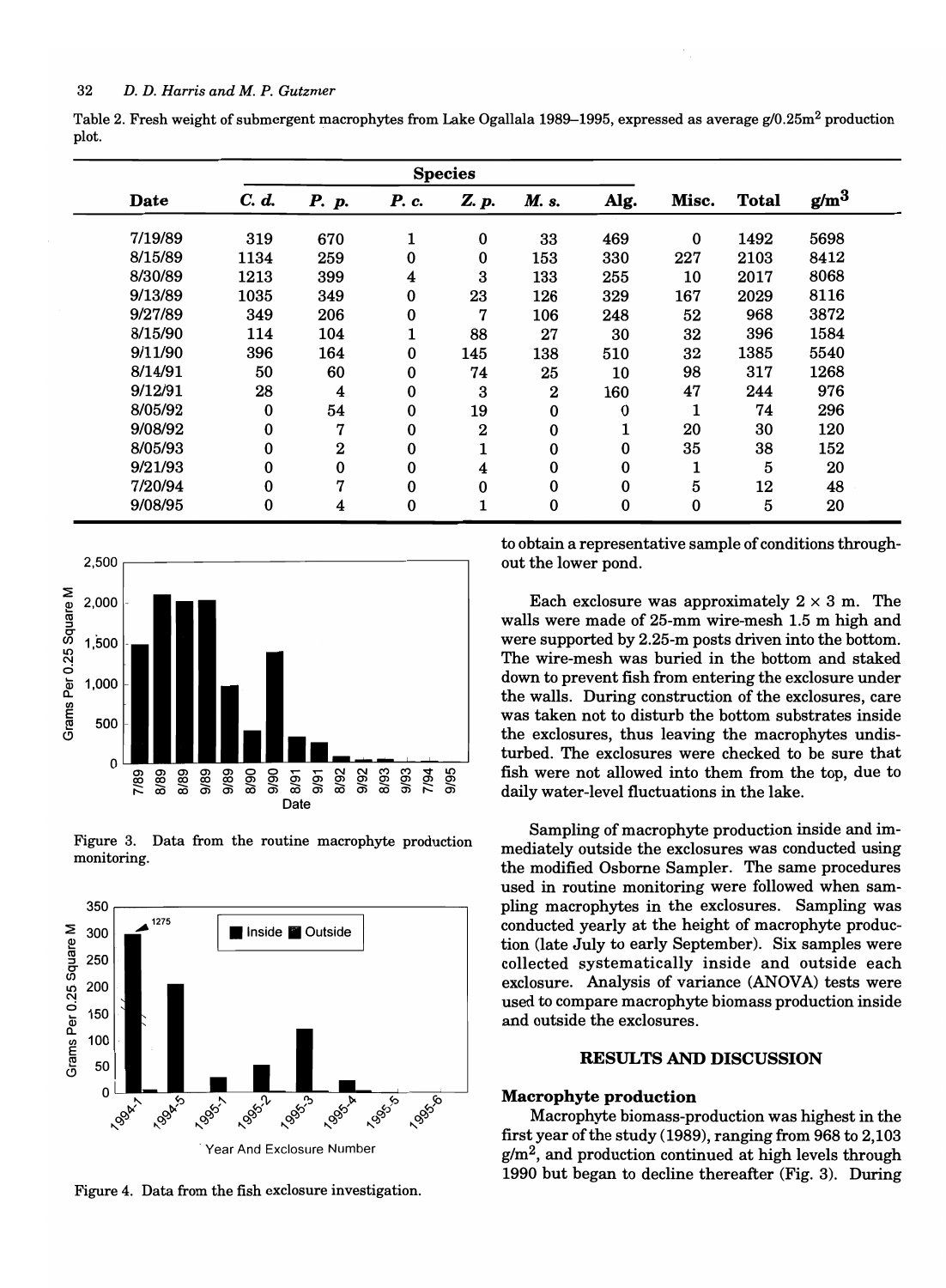Table 3. Water chemistry in Lake Ogallala, 1989-1995.

|                                             |      |        |        |       |      | 7/21/89 8/31/89 9/28/89 11/1/89 8/21/90 9/12/90 | 9/9/92 | 6/2/93 | 8/5/94 | 8/5/95 |
|---------------------------------------------|------|--------|--------|-------|------|-------------------------------------------------|--------|--------|--------|--------|
| Ammonia (N) (mg/l)                          | 0.04 | 0.22   | < 0.01 | <0.04 | 0.05 |                                                 |        | 0.13   |        |        |
| Nitrate + nitrite $(N)$ (mg/l)              | 0.9  | 0.5    | 0.43   | 0.5   | nd   | 0.26                                            | 0.35   | 0.35   |        | 3.4    |
| Phosphate (as $PO4$ )                       |      | 0.1    | 0.06   | 0.01  |      |                                                 |        | 0.18   |        |        |
| Total phosphorous (mg/l)                    |      | 0.1    | 0.06   | 0.1   |      |                                                 |        |        |        |        |
| Potassium (mg/l)                            | 9    | 11     | 9.9    | 8.5   | 9.9  | 4.2                                             |        |        |        |        |
| Chlorophyll a $(mg/m^3)$                    | 4.3  | 3.1    | 5.9    | 17.7  | 3    | nd                                              |        |        |        |        |
| Total alkalinity (as $CaCO3$ ) (mg/l)       |      | 177    |        |       | 220  | 170                                             | 140    | 115    | 120    | 135    |
| B. O. D. (5 day) (mg/l)                     |      | $<$ 10 |        |       | 21   | nd                                              |        |        |        |        |
| Calcium (mg/l)                              |      | 57     |        |       | 46   | 20                                              |        |        |        |        |
| Chloride (mg/l)                             |      | 20     |        |       | 18   | 21                                              | 22     | 20     | 22     | 22     |
| C. O. D. (mg/l)                             |      | 50     |        |       | nd   | nd                                              |        |        |        |        |
| Conductivity (umhos/cm)                     |      | 716    |        |       | 710  | 710                                             | 550    | 685    | 660    | 690    |
| Total hardness $(mg/l)$ (as $CaCO3$ )       |      | 225    |        |       | 180  | 190                                             | 180    | 195    | 190    | 170    |
| Magnesium $(mg/l)$                          |      | 20     |        |       | 18   | 6.8                                             |        | 8      |        |        |
| pH Standard Units                           |      | 8.2    |        |       | 8.99 | 8.04                                            | 8.45   | 8.68   | 8.7    | 8.32   |
| T. O. C. (mg/l)                             |      | 6.2    |        |       | 4.8  | 3.5                                             |        |        |        |        |
| $\lceil \text{ron} \, (\text{mg/l}) \rceil$ |      |        |        |       |      |                                                 | 0.02   |        |        |        |
| Copper (mg/l)                               |      |        |        |       |      |                                                 | 0.01   |        |        |        |
| Sulfate (mg/l)                              |      |        |        |       |      |                                                 | 116    | 133    | 191    | 162    |
| Volatile organics (33 analyzed)             | nd   |        |        |       |      |                                                 |        |        |        |        |

1993-1995, production was extremely low at a mean of  $< 50$  g/m<sup>2</sup>.

A substantial decline in species diversity occurred throughout this period (Table 1). In 1989-1991, seven submergent species were identified in the collected samples, but diversity began to decline in 1992 and 1993, and in 1994 and 1995 only two species were observed. The only species present every year was *Potamogeton pusillus.* 

#### Fish herbivory

Eight exclosures were sampled in 1994 and 1995. ANOVA indicated that in five of these, production of macrophytes was significantly greater *(p* < 0.05) inside than immediately outside the exclosure (Fig. 4). Some other exclosures appeared to have more growth inside, but relatively low sample sizes precluded statistical significance. In none of the exclosures was there more growth outside than inside.

#### Water quality

Various water-quality parameters were monitored at least once a year (except 1991) throughout the study period 1989-1995 (Table 3). They were spot-checked to determine any major or significant changes that may have occurred from year to year. Ammonia, nitrate + nitrate (as N) ranged from less than 0.01 to 0.22 mg/l and not detected to 3.4 mg/l, respectively. Phosphates and total phosphorus remained relatively constant. Chlorophyll a was sampled only in 1989 and 1990 and increased to 17.77 mg/m3 in November 1989. Total alkalinity generally decreased in 1989-1995. Chlorides, conductivity, and total hardness remained unchanged throughout the study period. Sulfates increased slightly from 116 mg/l in 1992 to 191 and 162 mg/l in 1994 and 1995, respectively. Volatile Organic Analysis was conducted on 33 organics in 1989 and none were detected in the samples.

The majority of monitored water-quality parameters remained unchanged in the 7-year study period. Nitrogen compounds and sulfates increased and could be attributed to non-point-source pollution and the consequent nutrient cycling patterns in Lake McConaughy. This may in turn have led to more periphyton, plankton, and algal growth, which may have affected light penetration and nutrient availability to some extent. Such information was not collected, making determination of trends difficult.

Physical parameters were measured in 1989-1995. Mean observed secchi disc depths taken extensively in 1989 ranged from 1.07 m to 2.4 m. Secchi disc readings taken each year until 1995 fell into that range. The readings indicated that turbidity and light penetration were either not a problem or varied significantly.

Temperature measurements were taken June-September of each year, when Kingsley Hydro was in operation. Instantaneous measurements were taken at the Hydro to determine water temperature of the lake at the point of entry. Figures 5-8 show Lake Ogallala monthly water temperatures with 95% confidence intervals. For all Junes through the period, 1,680 temperature measurements revealed temperatures increas-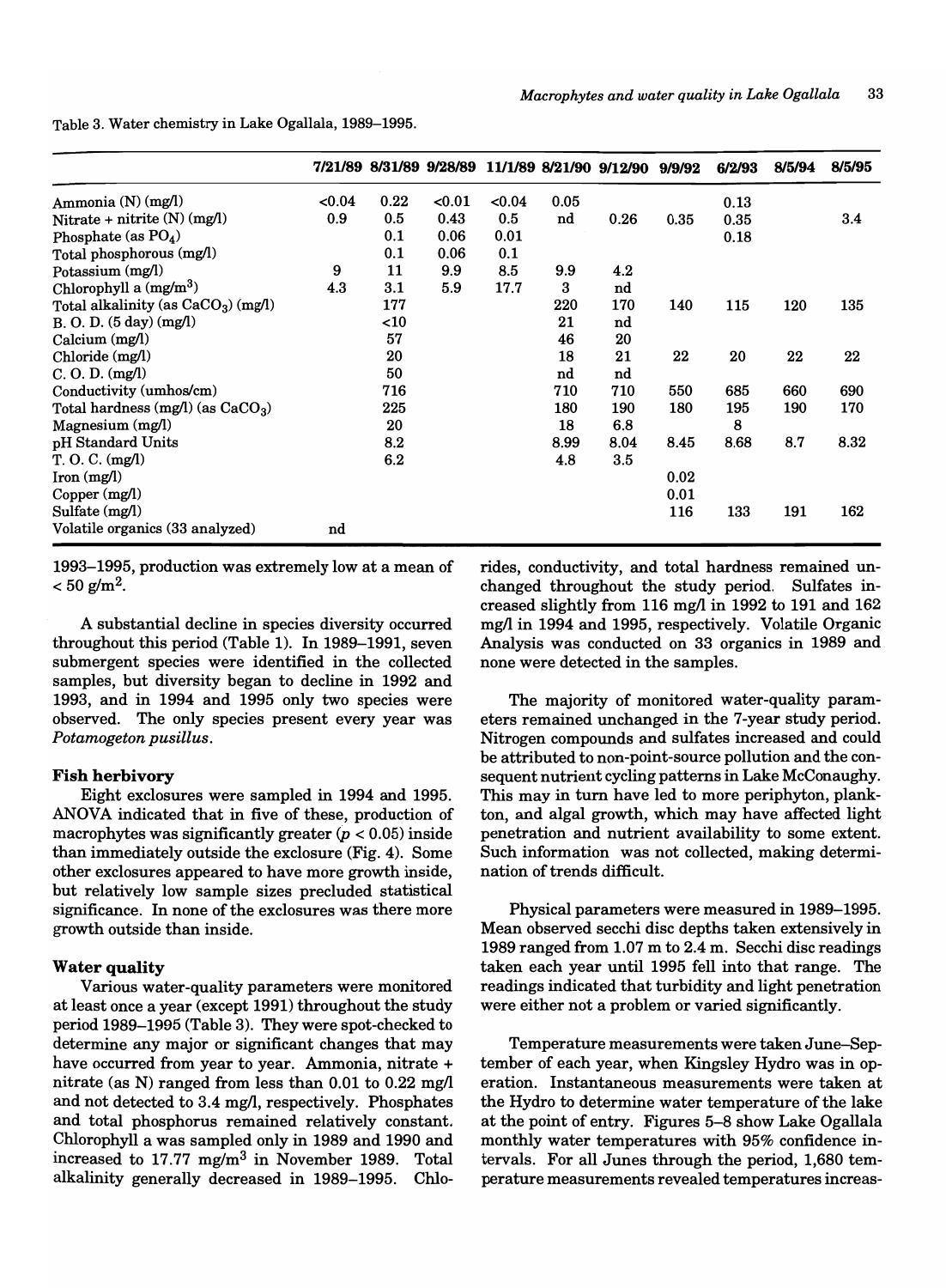

Figure 5. Lake Ogallala June mean water temperatures with 95% confidence intervals.



Figure 7. Lake Ogallala August mean water temperatures with 95% confidence intervals.

ingfrom 13.5° C to 14° and then decreasing to 10.5°. In Julys, 3,390 measurements averaged 14.75°, increased to above 16°, and then decreased to 11.5° in 1995. The 3,215 August measurements from 1989 through 1995 averaged 16.5-17°, increasing to 19° and then decreasing to less than 13°. The 1,250 September measurements started at about 18.5°, increased to more than 20°, and then dropped to 14.5°. The slight increase in temperature in 1991-1992 and significant dropoff through 1995 indicated that temperature fluctuations may· have affected plant growth. June-through-September monthly temperatures varied as much as 3-4° during 1989-1995.

Zonation in aquatic plants in the littoral zone is caused by more than one factor, however. Water chemistry is important, as are wave action and chemical and physical properties of the substrate. Globally, macrophytes are found in waters with temperatures ranging from 0° to 50° (Symoens, 1988). There is a correlation between depth distribution and the inherent photosynthetic ability of some species of *Potamogeton* (Cole, 1983).



Figure 6. Lake Ogallala July mean water temperatures with 95% confidence intervals.



Figure 8. Lake Ogallala September mean water temperatures with 95% confidence intervals.

#### **CONCLUSIONS**

During the time period studied, macrophyte production was highest during 1989. In subsequent years production began to decline. The decline continued to the extremely low levels observed during the 1993-95 period. Species diversity also decreased during the study.

Data from the exclosure investigation indicate that herbivory and sediment disturbance by rough fish (probably carp and white sucker) was in part responsible for the observed decline in macrophyte production. However, productivity in the protected areas did not return to the high levels of 1989 and 1990.

Water-quality parameters did not change significantly in the study period, but a more comprehensive and frequent sampling program might have shown changes or trends that could account for such a significant decline in submergent-macrophyte biomass. The initial increase in temperatures and subsequent decrease of 3-4° from 1992 through 1995 may account for some plant decline. This highly dynamic system, with its combination of natural and human perturbations,